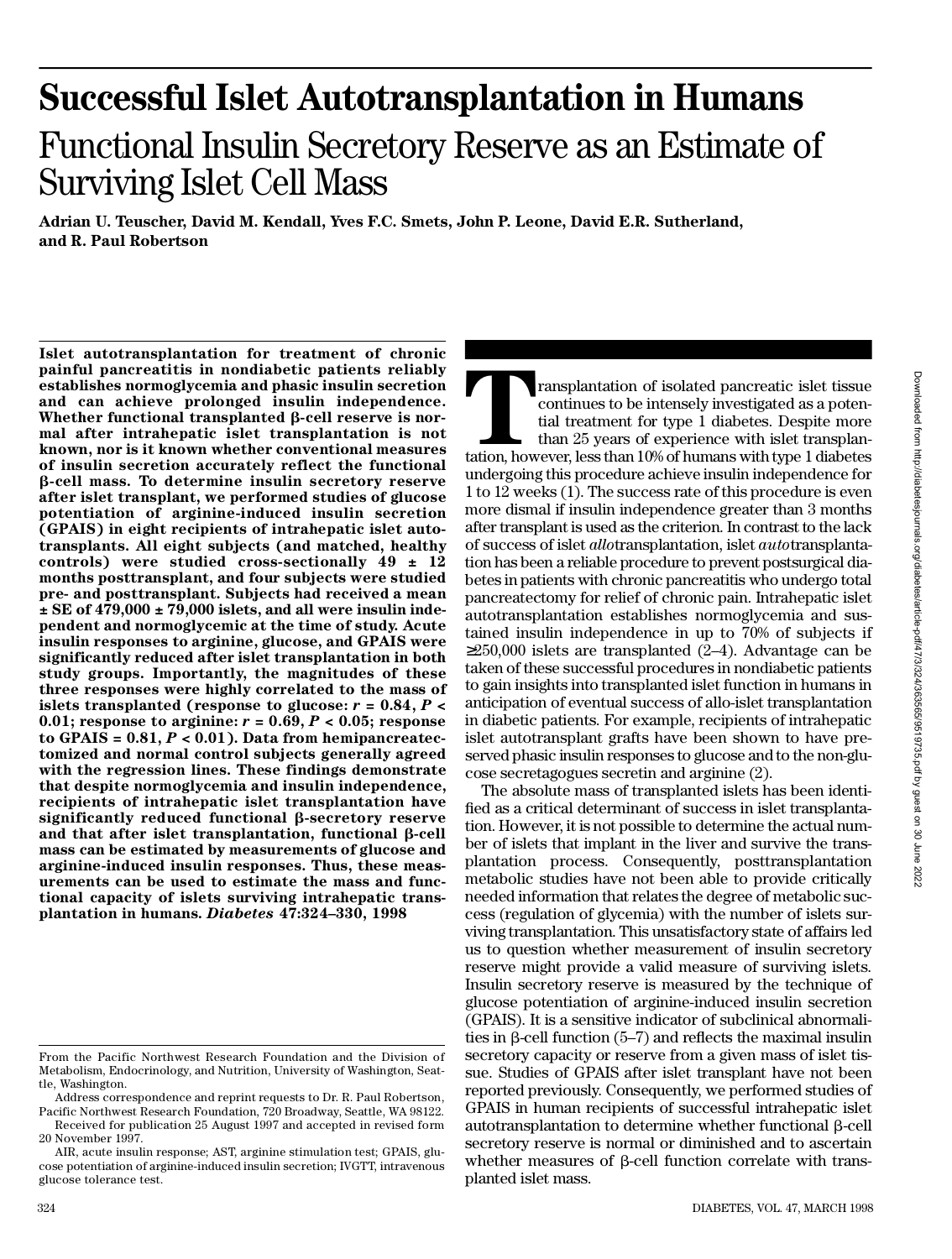#### **A.U. TEUSCHER AND ASSOCIATES**



**FIG. 1. Representative example of glucose (***A***) and insulin (***B***) levels during IVGTT, AST, and glucose potentiation study in a healthy control subject. IVGTT was performed by intravenous administration of 20 g glucose. Arginine stimulation was achieved by administration of 5 g intrav e n o u s l y. Potentiation was performed during a 70-min glucose infusion at a rate of 900 mg/min. At 60 min, a second bolus of arginine (5 g) was administered with the resultant potentiation of the AIR to arginine.**

#### **RESEARCH DESIGN AND METHODS**

**Study subjects.** Eight patients who had undergone 100% pancreatectomy with Whipple procedure and successful intrahepatic islet autotransplantation were recruited for study (Table 1). Three patients participated in a previously reported study (2), but all of the data reported in this article are new. The details of the surgical procedures of autotransplantation (3,4) have been previously reported. Briefly, all patients were referred to the University of Minnesota for consideration of total pancreatectomy for purposes of treatment of chronic, painful pancreatitis. Each patient underwent pylorus-sparing total pancreaticoduodenectomy, with isolation of islets from the pancreas graft by collagenase digestion. Unpurified preparations of dispersed islet tissue were infused via the portal vein to achieve implantation within the hepatic parenchyma. At the time of study, no subject was using exogenous insulin, and all had fasting glucose levels <110 mg/dl. Healthy subjects matched for age, sex, and BMI with the islet recipients served as control subjects. To control for the effect of preexisting pancreatitis on islet function and measures of insulin secretion, four islet transplant recipients were studied both before and after the procedure. Each of these individuals underwent identical studies of insulin secretory response before and between 7 and 18 months after total pancreatectomy and intrahepatic islet autotransplantation. No immunosuppression was required for maintenance of the autotransplanted grafts. No patients or control subjects were taking medication that would be expected to interfere with insulin secretion or glucose tolerance; the few patients who were taking pain medications abstained for at least 12 h prior to study.

**Metabolic studies.** Subjects were admitted to the University of Minnesota Clinical Research Center on one or more days for completion of the studies. The metabolic studies were performed at 0800 after an overnight fast of at least 10 h. Intravenous catheters were placed in both arms of each study subject. The arm from which the samples were obtained was warmed to 55°C in a heated chamber to assure arterialization of venous samples. Insulin secretion was evaluated in response to intravenous glucose (by intravenous glucose tolerance test [IVGTT]) and intravenous arginine in the fasting state (arginine stimulation test [AST]) and during GPAIS. IVGTT was performed 30 min after the completion of

arginine infusion by administration of 20 g glucose (given as  $D_{50}$ W). Samples for glucose and insulin were obtained at baseline and  $3, 4, 5, 7, 10, 15, 20, 25,$  and  $30$ min after injection of the glucose solution. Acute insulin response to glucose was defined as the mean of the 3-, 4-, and 5-min insulin values following the glucose injection with the basal value subtracted. Glucose disposal rate (Kg) after intravenous glucose was calculated as the slope of the natural log of glucose values between 10 and 30 min after injection. Arginine stimulation and glucose potentiation studies were performed as outlined in Fig. 1. ASTs used an intravenous injection of 5 g of arginine (given as 10% arginine HCl; KabiVitrum, Clayton, NC) administered over 30 s with time 0 set halfway through the arginine injection. Samples for glucose and insulin were collected from the contralateral arm at baseline  $\frac{8}{6}$ and 2, 3, 4, 5, 7, and 10 min after the arginine injection. Acute insulin response (AIR) to arginine was defined as the mean of the peak three insulin values between 2 and 5 min following the arginine injection with the basal value subtracted. GPAIS was performed as described in the studies of Seaquist and Robertson (5) and Teuscher et al. (6). Prior glucose infusion was initiated, and basal samples for glucose and insulin were again obtained. Thereafter, glucose (as  $D_{20}$ W) was infused at a rate of 900 mg/min by intravenous pump. We have previously demonstrated that this rate of glucose infusion results in maximal potentiation of arginineinduced insulin secretion (5,6). Glucose infusion was maintained for a total of 70 min. At minute 60, and while the glucose infusion was continued, 5 g of arginine (10% arginine HCl) was administered intravenously over 30 s. GPAIS samples (for glucose and insulin) were obtained at 2, 3, 4, 5, 7, and 10 min after arginine injection. AIR-900 was calculated as the mean of the peak three insulin values between 2 and 5 min following the arginine injection with the basal value subtracted.

**Statistical methods.** Plasma glucose was determined by automated glucose analyzer. Serum insulin was measured by standard double antibody radioimmunoassay (8). Hemoglobin  $A_{1c}$  measurement was performed by high-performance liquid chromatography.

Data are expressed as mean ± SE. Statistical evaluation was performed with the InStat statistical software package (GraphPad Software, Malvern, PA). Comparisons in the cross-sectional evaluation of islet autograft recipients and matched control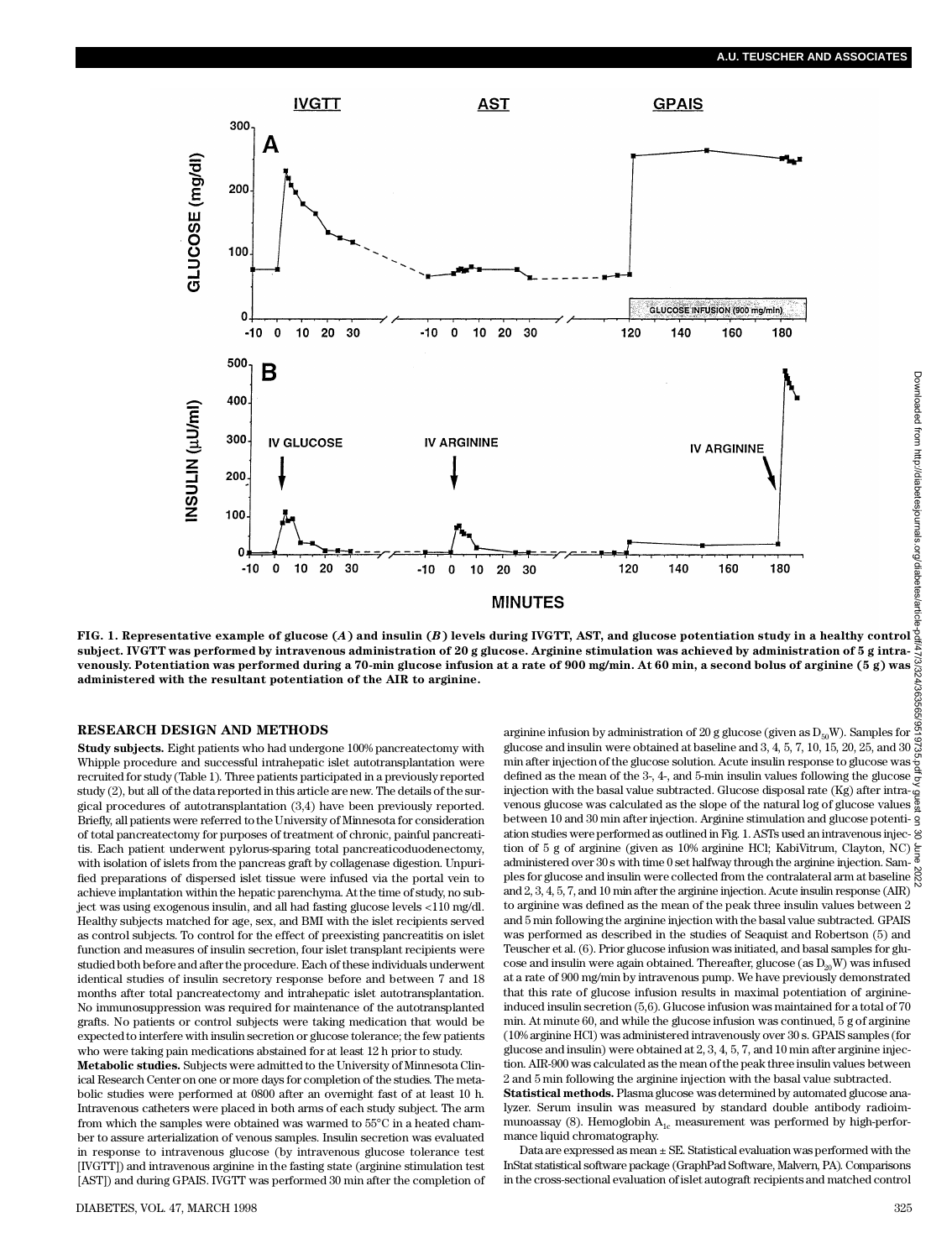## TABLE 1

Clinical profile of eight recipients of islet autotransplantation and age-, sex-, and BMI-matched control subjects

|                                   | Islet Tx          | Control         |
|-----------------------------------|-------------------|-----------------|
| Sex (F/M)                         | 7/1               | 7/1             |
| Age (years)                       | $39 \pm 3$        | $37 \pm 3$      |
| Months of follow-up               | $34 \pm 13$       |                 |
| BMI $\left(\frac{kg}{m^2}\right)$ | $22.4 \pm 1.1$    | $22.9 \pm 1.0$  |
| Islet mass $(\times 10^3)$        | $479 \pm 79$      |                 |
| Fasting glucose (mg/dl)           | $99 \pm 3*$       | $83 \pm 3$      |
| $HbA_{1c}$ (%)                    | $5.5 \pm 0.2^*$   | $5.1 \pm 0.1$   |
| Glucose disposal (kg)             | $1.07 \pm 0.10^*$ | $1.50 \pm 0.16$ |

Data are means  $\pm$  SE.  $^{*}P$  < 0.05 vs. control subjects.

subjects were performed utilizing two-tailed, unpaired Student's *t* tests. Nonparametric data were analyzed by the Mann-Whitney *U* test. One-tailed, paired *t* testing was used for comparisons of the four subjects studied prospectively. Correlation coefficients were calculated using the Pearson parametric linear correlation. Data for the cross-sectional and prospective portions of the study are presented separately. Values of  $P < 0.05$  were considered statistically significant.

### **R E S U LT S**

## **Cross-sectional study**

*Patient characteristics.* Characteristics of the eight islet autograft recipients and matched control subjects are listed in Table 1. Islet autograft recipients were studied a mean of  $34 \pm 13$  months after total pancreatectomy and intrahepatic islet autotransplantation (range 11–104 months). All islet transplant recipients were insulin independent after receiving a mean of  $479,000 \pm 79,000$  islets (as estimated by dithiozone staining). All islet recipients and control subjects were matched for age, sex, and BMI (Table 1).

*Fasting glucose and HbA*<sub>*1c*</sub>. Mean fasting glucose levels (mg/dl) and  $HbA_{1c}$  (%) values for the study subjects are also listed in Table 1. Mean  $HbA_{1c}$  was normal in both groups of subjects but was significantly higher in the islet recipients than in the healthy control subjects  $(P < 0.05)$ . Fasting glucose levels (mg/dl) were less than 110 mg/dl in the islet transplant subjects at the time of study, but the fasting glucose levels were significantly higher in the islet transplant recipients than in matched control subjects  $(P < 0.01)$ .

*Intravenous glucose tolerance testing.* Results of IVGTTs performed in the eight islet autotransplant recipients and control subjects are shown in Fig. 2. Islet transplant recipients had significantly higher peak glucose levels during the IVGTT (270) ± 13 vs. 237 ± 7 mg/dl, *P* < 0.05; Fig. 2*A*). The glucose disposal rate (Kg) following injection of glucose was significantly lower in the autotransplant patients than in the control subjects (1.07  $\pm$  0.10 vs. 1.50  $\pm$  0.16%, *P* < 0.05; Fig. 2*A*). Although fasting insulin levels during IVGTT were not different between the two groups, the magnitude of the AIR to glucose was significantly lower in islet autotransplant recipients than in the matched control subjects (AIR-glucose =  $42 \pm 10$  in islet recipients vs. 111  $\pm$  30 µU/ml in control subjects,  $P < 0.05$ ; Fig. 2*B*).

*AST and GPAIS.* Glucose and insulin values during arginine stimulation and glucose potentiation studies in these study subjects are shown in Fig. 3. During the AST, glucose values were significantly higher in transplant recipients (mean glucose during  $AST = 103 \pm 4$  in islet recipients vs.  $96 \pm 3$  mg/dl in control subjects,  $P = 0.03$ ; Fig. 3A). Fasting insulin levels



**IV Glucose** 

**FIG. 2. Serum glucose (***A***) and insulin (***B)* **levels during IVGTT in recipients of successful islet autotransplantation (Islet Tx,** *n* **= 8) and matched control subjects (***n* **= 8). Islet Tx patients had significantly higher fasting and stimulated glucose levels and had a lower rate of glucose disposal during IVGTT (***A***). Despite similar levels of fasting insulin, Islet Tx recipients had a significant reduction in the acute insulin response to glucose (***B***) .**

were not different between the two groups. However, the AIR during the AST was significantly less in islet autotransplant recipients than in the matched control subjects (Fig. 3*B*) . AIR-arginine was  $32 \pm 8$  in islet recipients and  $73 \pm 15$  in control subjects (*P* < 0.04). During GPAIS, the continuous glucose infusion resulted in a greater increase in serum glucose in the islet recipients compared with the healthy control subjects (mean glucose  $310 \pm 13$  in islet recipients vs.  $261 \pm 16$  in control subjects, *P* < 0.04; Fig. 3*A*). The glucose infusion resulted in significant potentiation of the arginine-induced insulin response in both groups ( $P < 0.05$  vs. arginine alone; Fig. 3*B*). However, AIR potentiation was significantly lower in islet recipients when compared with control subjects (160  $\pm$ 33 vs.  $477 \pm 100$ ,  $P < 0.01$ ).

**Correlations of AIR with islet mass and measures of glycemia.** A summary of the acute insulin responses for islet transplant recipients and control subjects (who were assumed to have the normal complement of approximately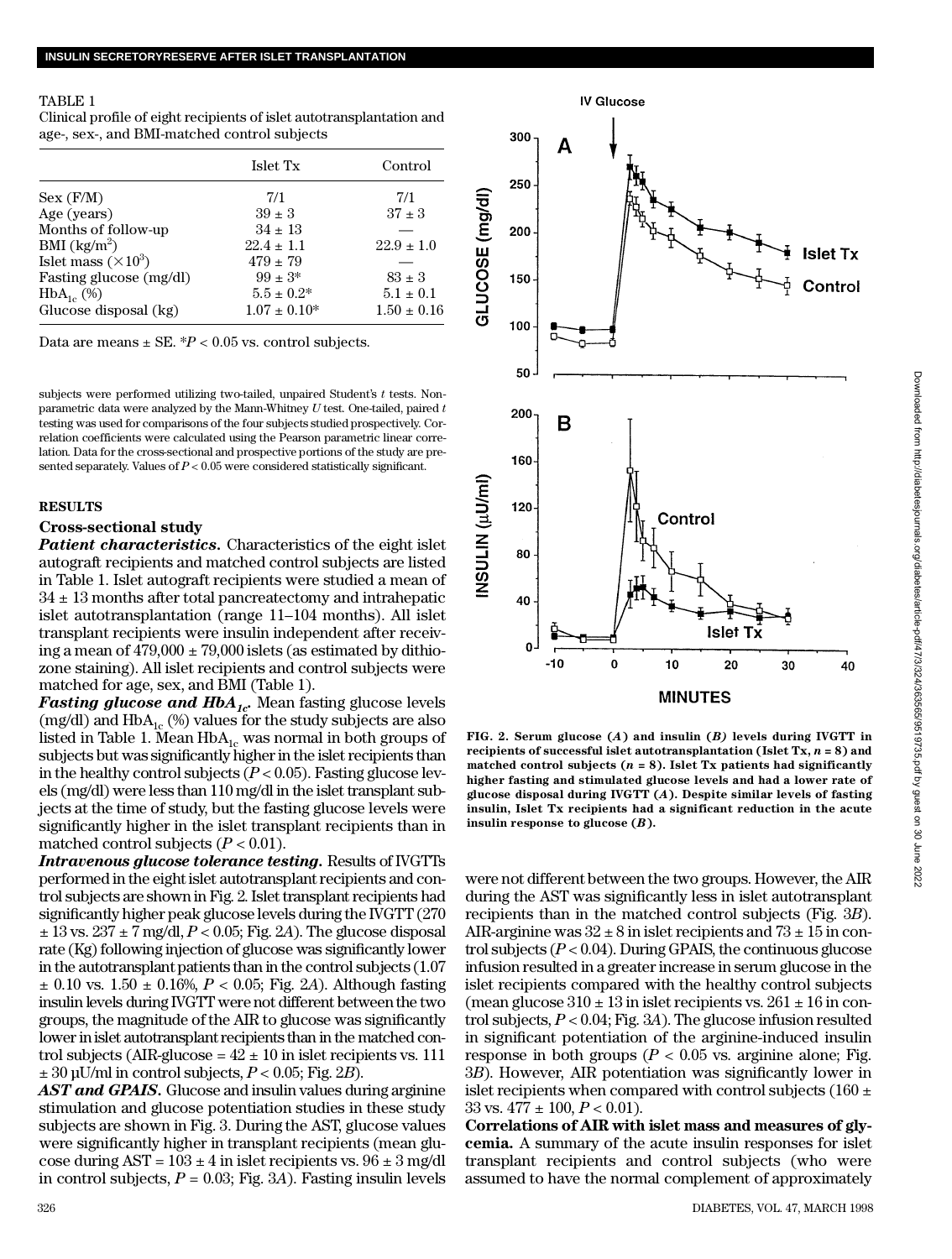

**FIG. 3. Mean glucose levels and AIR to intravenous arginine and glucose potentiation tests. Fasting glucose, glucose values during AST, and peak glucose during potentiation were significantly greater in islet transplant recipients (***A***). The acute insulin response to arginine and potentiation was significantly lower in islet Tx recipients than in control subjects**  $(B; P < 0.05)$ **.** 

1 million islets) for each of the studies performed is shown in Fig. 4. After islet transplantation, AIR was reduced by 60, 65, and 71% to intravenous glucose, intravenous arginine, and glucose potentiation studies, respectively. To determine the degree to which AIR during GPAIS correlated with the mass of islet tissue infused at the time of transplantation, correlation analysis was performed (Fig. 5). Responses to GPAIS significantly correlated with islet mass transplanted ( $r = 0.81$ , *P* < 0.01; Fig. 5*A*) and responses to AST (*r* = 0.97, *P* < 0.001; Fig. 5*B*). AIR-glucose and AIR-arginine also correlated with islet number (AIR-glucose  $r = 0.84, P < 0.01$ ; AIR-arginine,  $r$  $= 0.69, P < 0.05$ ; Fig. 5*C–D*). Previously published data (5) from hemipancreatectomized donors and their control subjects fell close to the regression lines generated.

# **Prospective study**

*Patient characteristics.* Four subjects underwent studies before and after total pancreatectomy and islet transplantation. They completed identical IVGTT, AST, and GPAIS studies before and  $10 \pm 1$  months after surgery. These four individuals had a mean age of  $37 \pm 5$  years and received a mean of 498,000 ± 160,000 islets (range 337,000–868,000). There was no significant change in BMI at the time of followup  $(23.3 \pm 1.5)$  before vs.  $21.5 \pm 1.4$  after, NS). Fasting glucose values increased in all subjects, with a mean increase from 93  $\pm 2$  pretransplant to 101  $\pm 3$  posttransplant (*P* < 0.001; Table



**FIG. 4. Control (pretransplant) and posttransplant AIR during IVGTT, AST, and glucose potentiation study in recipients of successful islet autotransplantation (Islet Tx) in four recipients of islet autotransplantation studied in a prospective fashion. Each individual had a significant reduction in AIR following transplantation of between 290,000 and 868,000 islets, with significant reduction in the mean AIR for each comparison (***P* **< 0.02).**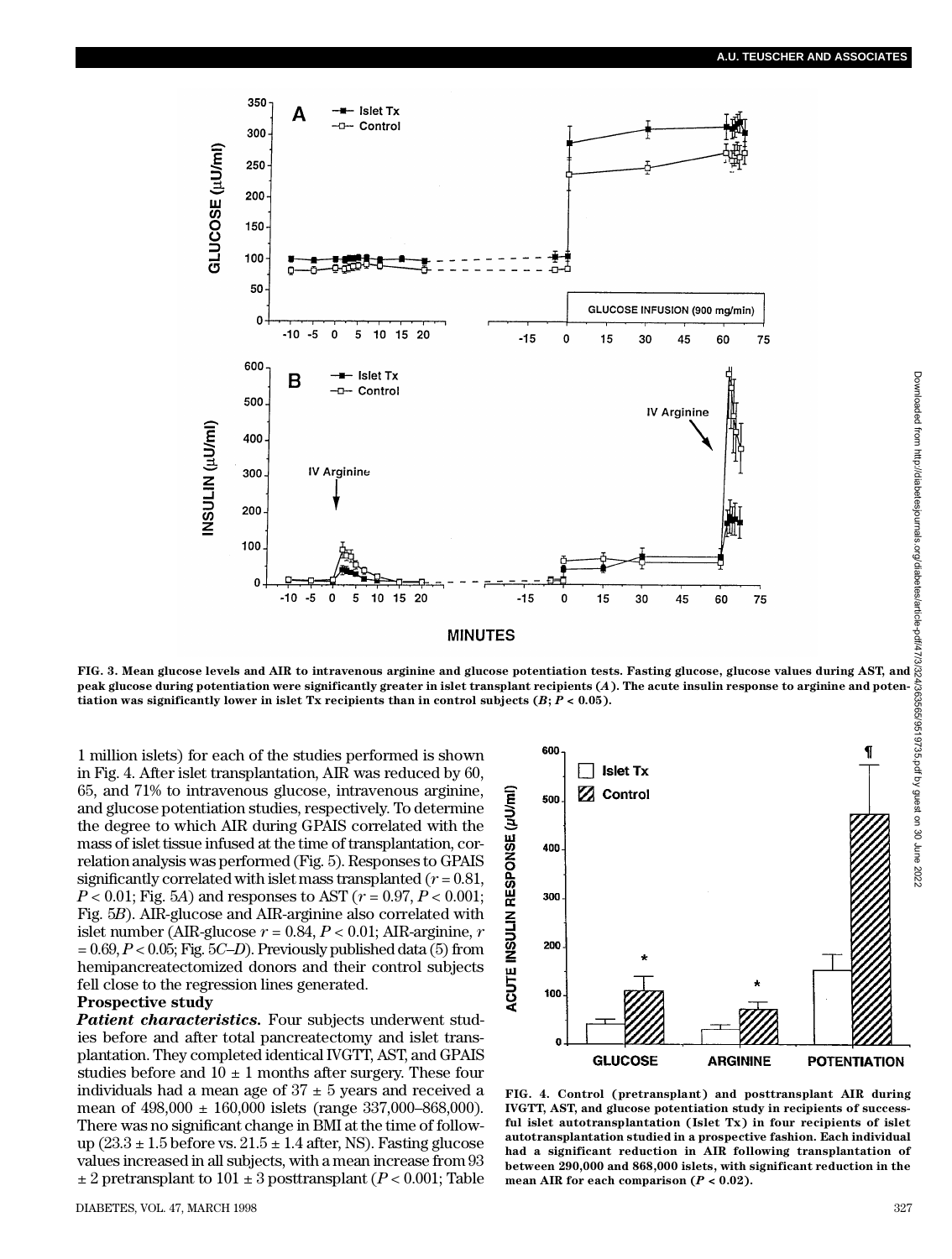

**FIG. 5. Correlation of AIR during glucose potentiation (***A***), intravenous glucose (***C***), and intravenous arginine (***D***) to estimated mass of transplanted islet tissue in insulin-independent, normoglycemic recipients of islet autotransplantation. Correlation of AIR-potentiation and AIRarginine is also shown (***B***). Each measure of insulin release correlated significantly with the islet transplant mass infused (***P* **< 0.03 for all correlations using data from transplanted patients only). Correlation coefficients (R) for each measure are listed. AIRs for healthy control sub-** ${\bf j}$ ects in this study are shown (  $\bigcirc$  ) at estimated islet mass of  ${\bf 10}^6$  islets. AIR for hemipancreatectomized healthy donors and their controls from **a previous publication (5) are shown by the larger open and filled circles, respectively.**

2), but mean  $HbA_{1c}$  levels were not significantly different before and after transplantation  $(5.20 \pm 0.11 \text{ vs. } 5.24 \pm 0.21\text{\%})$ . Mean glucose disposal rates decreased from  $1.36 \pm 0.19$  pretransplant to  $1.09 \pm 0.20$  posttransplant (NS). Maximal glucose levels achieved during the glucose infusion of the GPAIS study were higher after islet autotransplantation  $(286 \pm 16)$ before vs.  $323 \pm 14$  after), but this difference was not statistically significant. Following islet autotransplantation, each individual had a decrease in insulin to all stimuli (Table 3). The mean AIR declined from  $70 \pm 14$  to  $32 \pm 16$  for AIR-arginine, from  $97 \pm 18$  to  $53 \pm 18$  for AIR-glucose, and from  $554 \pm 139$ to  $259 \pm 85$  for GPAIS, respectively ( $P < 0.03$  pre- vs. posttransplant for all comparisons). Among these four patients, measures of b-cell function, expressed as percent of pretransplant results, decreased in proportion to the number of islets transplanted (Table 3).

# **DISCUSSION**

These studies demonstrate that nondiabetic successful recipients of intrahepatic pancreatic islet autotransplantation who

remain normoglycemic and insulin independent have a marked reduction both in AIR during fasting and in functional insulin secretory reserve. All three measures of insulin secretion correlated highly to the number of islets transplanted and thus can be used as estimates of surviving, functional transplanted islet mass.

Our study is the first to evaluate insulin secretory reserve following islet transplantation in humans. Other investigators have performed studies of GPAIS in animal models of islet transplantation. Tobin et al. (9) investigated AIR to both arginine and glucose to assess islet mass in a rodent transplant model. As we observed in human islet transplant recipients, they found that AIR-glucose was a useful correlate of islet mass. In contrast to our studies, however, they found that AIRarginine did not correlate with islet mass. The findings of our studies and those of Tobin et al. are in contrast to studies in dogs and baboons reported by Ward et al. (10) and McCulloch et al. (7). These investigators concluded that potentiation of AIR-arginine was a more sensitive indicator of islet mass than was fasting AIR to arginine. In our studies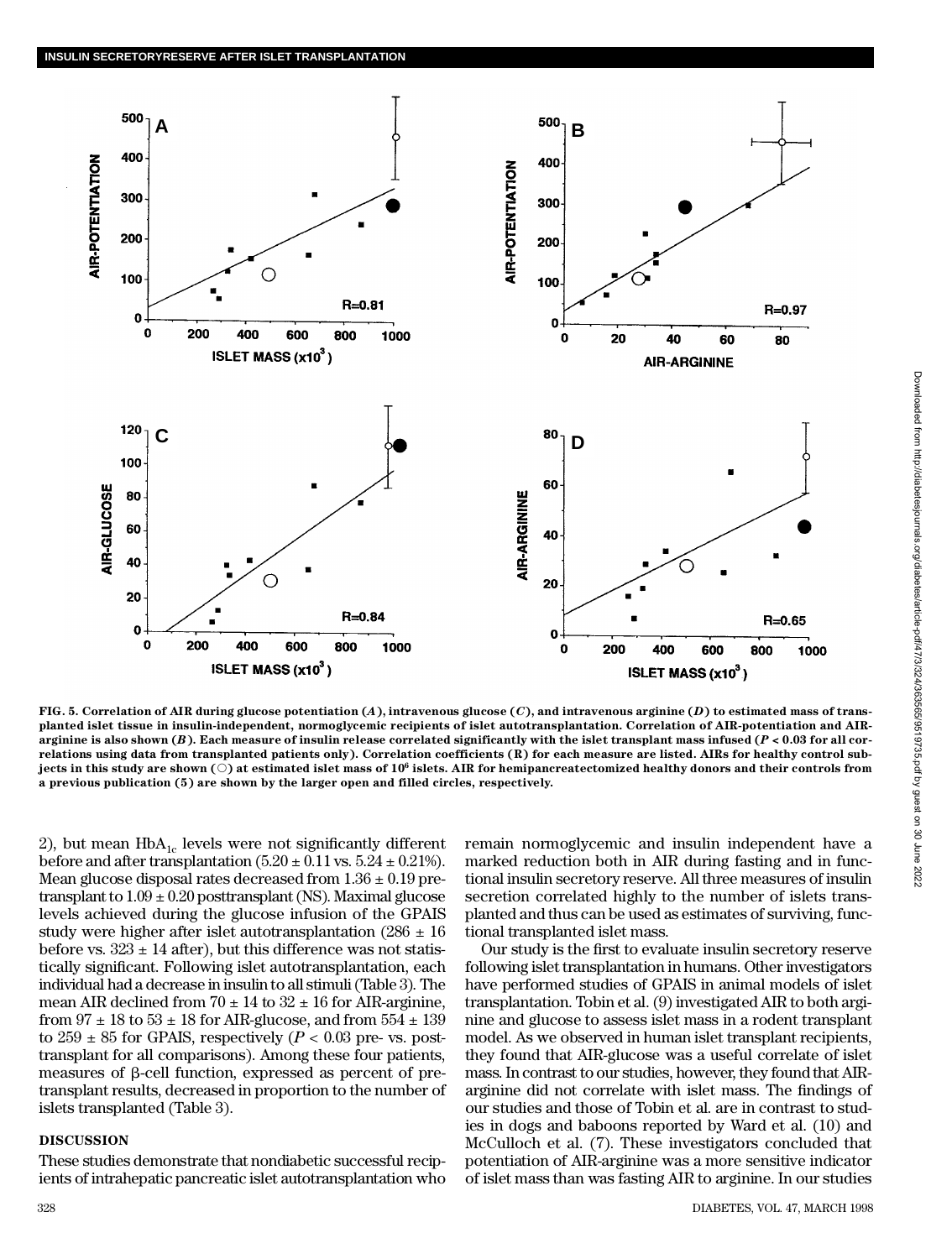#### TABLE 2

Clinical profile before and after total pancreatectomy and islet autotransplant in four subjects

|                                        | <b>Before</b>                   | After                                     |  |  |
|----------------------------------------|---------------------------------|-------------------------------------------|--|--|
| <b>Fasting glucose</b>                 | $91 \pm 3$                      | $.99 \pm .3*$                             |  |  |
| $HbA_{1c}$                             | $5.2 \pm 0.1$                   | $5.2 \pm 0.2$                             |  |  |
| Glucose disposal (kg)<br>Glucose-GPAIS | $1.36 \pm 0.19$<br>$286 \pm 16$ | $1.09 \pm 0.20$<br>$323 \pm 14^{\dagger}$ |  |  |

Data are means  $\pm$  SE. Follow-up studies were performed between 8 and 18 months posttransplantation.  $*P < 0.001$  vs. pretransplant;  $\dot{\uparrow}P = 0.07$  vs. pretransplant.

of human islet transplant recipients, AIR-glucose and AIRpotentiation were reduced to a similar degree, and each correlated well with islet mass. Ward et al. (10) have also published that GPAIS is maximally reduced by 50% pancreatectomy. However, our studies demonstrate that a linear relationship exists between glucose potentiation and islet number when islet mass is 25–75% of that in the normal pancreas. Importantly, our studies uniquely evaluated four subjects pre- and posttransplant. Their results confirm that the reduction in insulin secretion is in great part the consequence of the transplantation procedure and not preexisting pancreatitis. All of the subjects studied prospectively had a decline in insulin secretion, a reduction that was commensurate with the number of islet cells transplanted. Reduced functional insulin secretory reserve has also been reported in humans undergoing hemipancreatectomy (5). These individuals have AIR-potentiation that is ~50% of normal; their data are plotted on Fig. 5 for comparison. The latter individuals were also demonstrated to have an increase in the plasma proinsulin-to-insulin ratio (11), which suggests that in the face of reduced functional insulin secretory reserve, pancreatic islets may compensate by recruiting immature secretory granules.

G PAIS has not been assessed after intrahepatic allotransplantation in patients with type 1 diabetes because of the rarity of normoglycemic, insulin-independent diabetic recipients. However, our observation of decreased insulin secretory reserve in nonimmunosuppressed, successful, nondiabetic human recipients of islet transplantation suggests that the limited success of islet allotransplantation using islets from a single organ may be partially a consequence of the reduction in islet-cell secretory reserve. The mass of islet tissue derived from a single organ is generally reduced by 50–70% compared with the intact pancreas. Although mass of islet tissue is clearly a critical determinant of the success of this procedure (12–14), other factors governing the success of islet transplantation include early posttransplant glycemic control, prevention of early, nonspecific immune responses (e.g., by use of anti-macrophage agents), and use of immunosuppressive drugs that do not independently adversely affect islet function.

The issue of adverse effects of immunosuppressive drugs requires further consideration. Reduced functional insulin secretory reserve has been reported to occur after whole-Downloaded from http://diabetesjournals.org/diabetes/article-pdf/47/3/324/363565/9519735.pdf by guest on 30 June 2022organ pancreas transplantation (6). In these individuals, the immunosuppressive regimen may in part be responsible for  $\frac{2}{8}$ the observed reduction in GPAIS, considering that nondiabetic recipients of kidney transplants also had a marked reduction  $\frac{3}{5}$ in insulin secretory reserve. Which specific agents are most  $\frac{3}{6}$ responsible for this adverse effect is not known. Glucocorti- $\ddot{\tilde{\sigma}}$ coids, cyclosporine A, and tacrolimus may all adversely affect islet function. Because glucocorticoids induce significant insulin resistance, steroid-based immunosuppressive regimens could result in islet graft failure due to exhaustion of insulin secretory reserve and consequent hyperglycemia. Controversy exists as to the potential for agents such as  $\frac{8}{9}$ cyclosporine and tacrolimus to alter islet function in a clinical setting. Cyclosporine A has been reported to adversely  $\frac{3}{2}$ affect insulin secretion and insulin gene transcription in islets  $\frac{1}{2}$ and islet cell lines (15), although 2 years of treatment with  $\frac{5}{2}$ cyclosporine A did not alter insulin secretion in patients with multiple sclerosis (16). Recently, we reported that tacrolimus  $\frac{8}{60}$ has significant negative effects on insulin release and insulin  $\frac{8}{9}$ gene transcription in the HIT-T15  $\beta$ -cell line (17), and  $\frac{6}{9}$ tacrolimus has been reported to be diabetogenic in patients  $\frac{1}{3}$ receiving renal transplantation (18). However, to date no  $\frac{6}{3}$ <br>receiving renal transplantation (18). However, to date no  $\frac{6}{3}$ direct clinical evaluation of the effects of tacrolimus on  $\frac{8}{5}$ insulin secretion in humans has been reported. Further studies of possible adverse effects of the currently available immunosuppressive drugs on β-cell function are needed in humans to clarify this issue. June 2022

TABLE 3

Insulin secretion results from four successful recipients of pancreatic islet autotransplantation and eight normal control subjects

|                                        |               |              | AIR-glucose |               | AIR-arginine  |             |          | AIR-potentiation |              |          |
|----------------------------------------|---------------|--------------|-------------|---------------|---------------|-------------|----------|------------------|--------------|----------|
|                                        |               |              |             | $\frac{0}{0}$ |               |             | $\%$     |                  |              | %        |
|                                        | <b>Islets</b> | Before       | After       | decrease      | <b>Before</b> | After       | decrease | <b>Before</b>    | After        | decrease |
| Subject                                |               |              |             |               |               |             |          |                  |              |          |
|                                        | 868,000       | 95           | 78          | 82            | 38            | 19          | 50       | 277              | 228          | 82       |
| 2                                      | 678,000       | 149          | 88          | 59            | 106           | 78          | 74       | 784              | 348          | 44       |
| 3                                      | 337,000       | 67           | 34          | 51            | 60            | 25          | 42       | 439              | 138          | 31       |
| 4                                      | 290,000       | 80           | 13          | 16            | 78            | 7           | 9        | 355              | 55           | 16       |
| $Mean \pm SE$<br>Control mean $\pm$ SE |               | $97 \pm 18$  | $53 \pm 18$ |               | $70 \pm 14$   | $32 \pm 16$ |          | $554 \pm 139$    | $259 \pm 85$ |          |
| $(n = 8)$                              |               | $111 \pm 30$ |             |               | $73 \pm 15$   |             |          | $477 \pm 100$    |              |          |

Follow-up studies were performed 8–18 months posttransplantation. Before, pretransplant; after, posttransplant; % decrease expressed as after/before  $\times$  100.